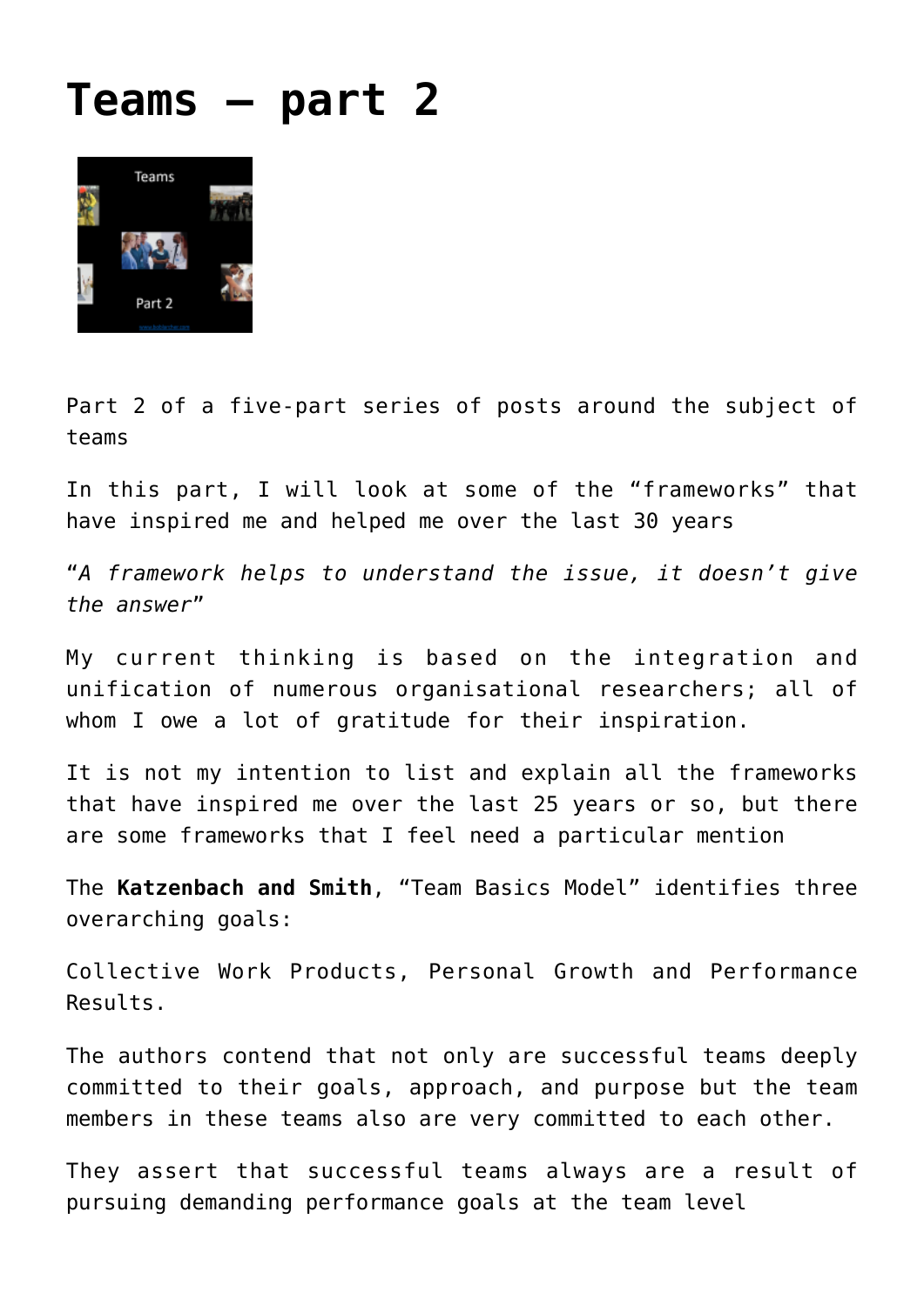In his "Team effectiveness model" **Hackman**, states that a team is most likely to be effective when the following conditions are satisfied:

It is a real team rather than a team in name only

The team has a compelling direction for its work

The team has an enabling structure that facilitates teamwork

The team operates within a supportive organizational context

There is ample expert coaching in teamwork available

In his framework, "Understanding team dysfunction", **Lencioni** talks about the five potential dysfunctions of a team:

Dysfunction 1: Absence of Trust – team members reluctant to being vulnerable with one another

Dysfunction 2: Fear of Conflict – team members incapable of engaging in unfiltered, passionate debate about key issues

Dysfunction 3: Lack of Commitment – team members unable to commit to decisions

Dysfunction 4: Avoidance of Accountability – hesitation to challenge peers on actions and behaviours

Dysfunction 5: Inattention to Results – personal needs ahead of the collective goals

The **Impacts** Team Performance Inventory identifies six domains contributing to effective teamwork:

Unified Purpose — a shared understanding of why the team exists

External Alignment — the context within which the team operates

Agreed Approach — the team's conscious and recognized use of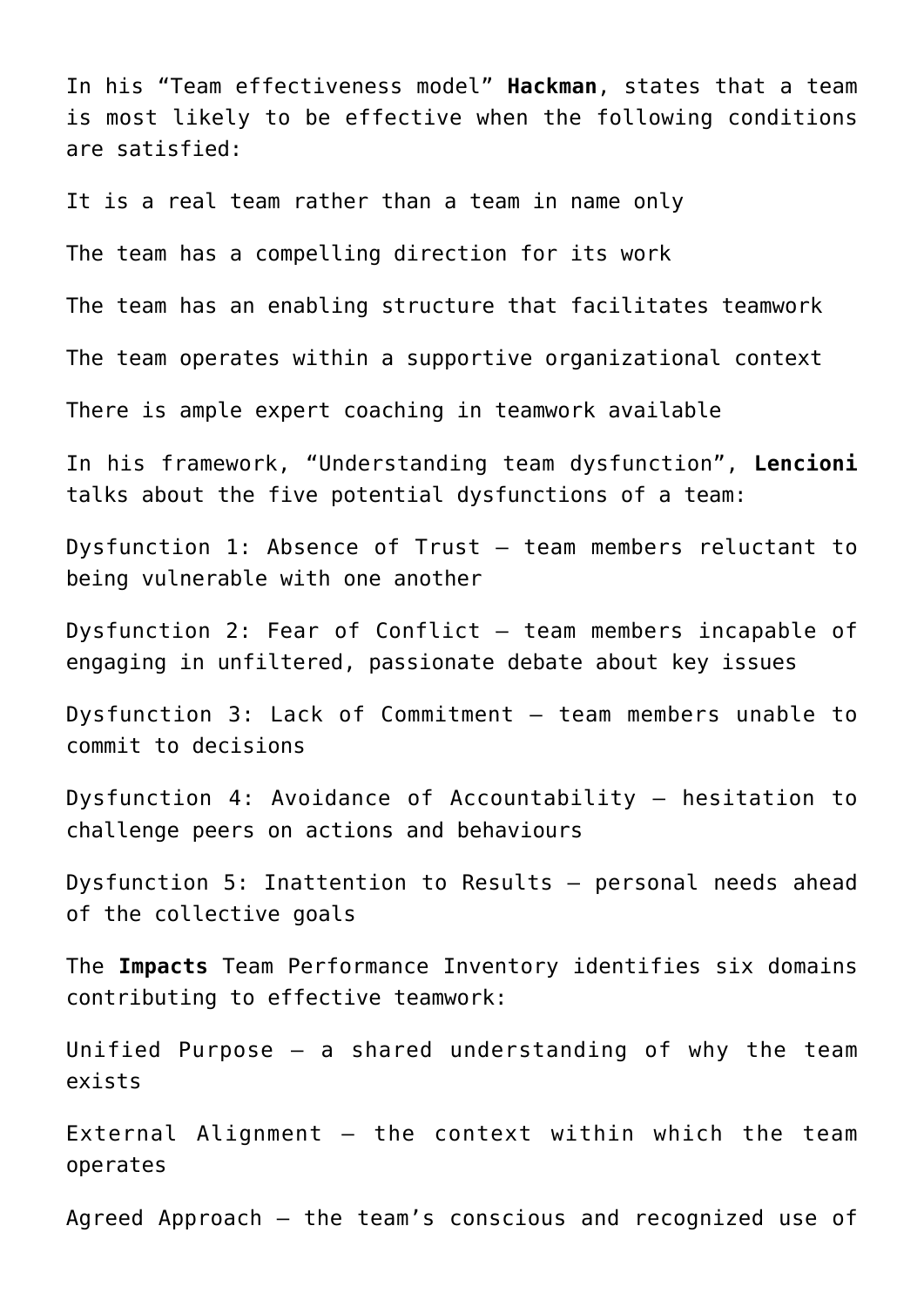norms and processes

Effective Relationships — trust, openness and honesty on the team

Quality Conversations — communication and interaction within the team

High Performance Mindset — the ongoing process of team learning and development

The **Curphy and Hogan** "Rocket Model", consists of eight components (and associated questions) considered to be necessary to create high performing teams:

Mission – why are we here?

Talent – do we have the talent we need?

Norms – what are the rules?

Buy-in – are we all committed to success?

Resources – do we have the resources needed?

Morale – how do we work through disagreements?

Results – are we achieving our goals?

The **Korn Ferry** T7 Model of Team Effectiveness identifies five internal team factors:

Thrust – a common purpose about what needs to be accomplished or team goal(s)

Trust – in each other as teammates

Talent – the collective skills of the team members to get the job done

Teaming Skills – operating effectively and efficiently as a team